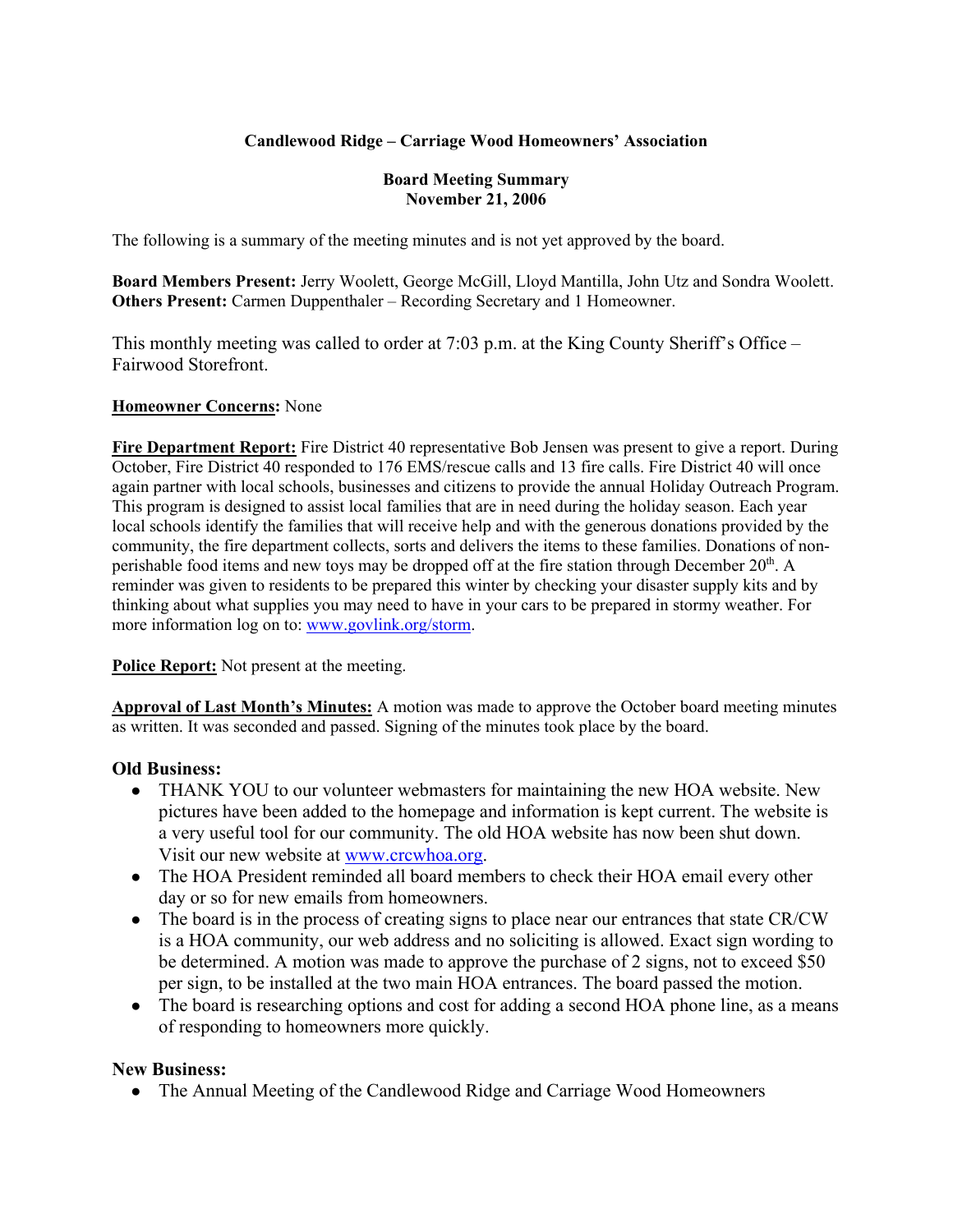Association will be held on Tuesday, January 30, 2007 at 7:00 pm at the Fairwood United Methodist Church. Mark your calendar and plan to attend!

- Planning of the annual meeting was talked about. The secretary is updating volunteer forms for the meeting and taking care of advertising. Board members are working on their year-end reports to present at the annual meeting.
- A board member suggested that business cards would be useful for leaving notes and handing out to homeowners. The card could have the HOA name, address, phone and website address printed on them with a blank line at the bottom for individual board members to sign. A motion was made to approve the purchase of 250 generic business cards for board members to use. The board passed the motion.
- Ideas for watering the entrances for seasonal plantings took place. If you are interested in forming a committee to research options and types of plantings for our entrances, please contact the HOA via email at info@crcwhoa.org.

## **Common Areas Report:**

- Restoration of the Carriage Wood entrance sign at  $160<sup>th</sup>$  Ave SE is still not complete. The words "Carriage Wood" still need to be added. The word portion of the sign has now been completed and is ready to be picked up by the contractor.
- $\bullet$  A vehicle hit the other entrance sign at 160th Ave. SE on the 10<sup>th</sup> of October. Only the word portion of the sign was damaged. The new word portion of the sign has been constructed and installed. The HOA has received no word on whether the hit and run driver has been found.
- Materials to add a new Mutt Mitt dispenser and garbage can at the south end of Candlewood Ridge Park have been received. They will be installed as weather and schedules permit.
- A representative from Sitelines looked at the Buck-A-Bout in Carriage Wood Park on November  $7<sup>th</sup>$ . He believes the toy can be made to operate better but didn't have time to repair it. He promised to come back out or send another person from the company to repair the toy soon.
- Some minor tree damage has occurred in our parks as a result of the recent rain and windstorms. Canber has been cleaning up the damaged trees.

**Architectural Report:** 13 new ACC applications were received since last months meeting as follows:

- 2 Painting Requests
- 6 New Roofs
- 2 Fences
- 1 Shed
- 1 Window
- 1 Front Door

Six of the above projects were started before an ACC request was submitted or an approval was received. Follow up of these projects was required by the ACC Committee to get the required requests and approvals. It is the homeowner's responsibility to insure an ACC request is submitted and approval received prior to commencing external home improvement projects. A \$100 fine can be imposed for not following this procedure. The ACC has up to 30 days to respond to an ACC request but tries to respond much sooner. It is recommended that if a response to an ACC request has not been received within two weeks, the homeowner contact the ACC Chairperson via email at architecture $@c$ crcwhoa.org or by leaving a voice message at 425-227-4227. ACC request forms can be found in the Fairwood Flyer or on the HOA website at www.crcwhoa.org.

**Complaints Negotiations Report:** The Complaints Chairman stated that 7 new complaints were received, 32 complaints are pending and 3 are now closed. 3 homes are accruing fines and pending legal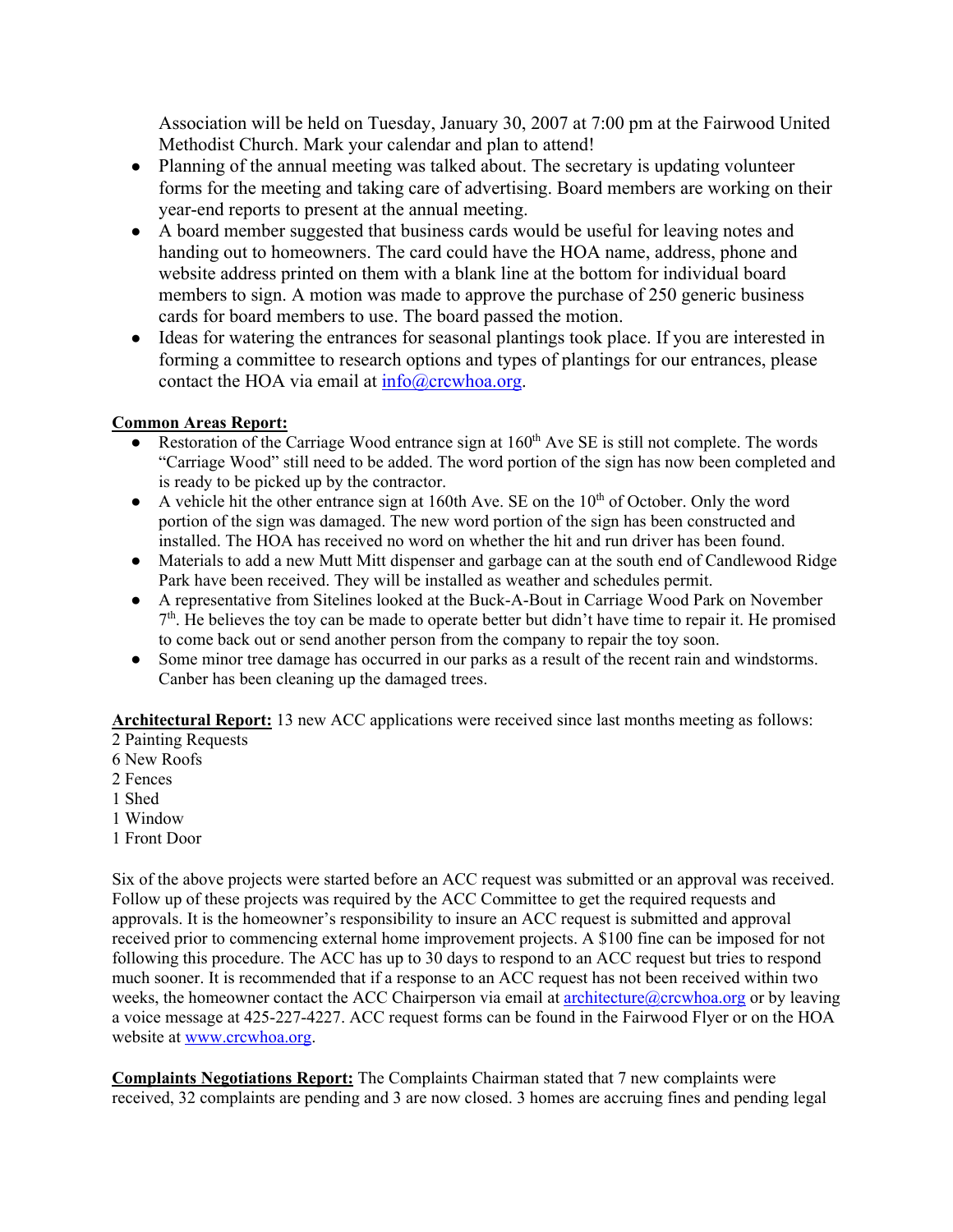action due to non-compliance.

As a reminder, all complaints must be received in writing and signed by the author. Your name, address and phone number must be included on the written complaint so the HOA can notify you that the issue is being addressed. You may then mail your complaint to the HOA address at P.O. Box 58397, Renton, WA, 98058. The HOA will keep confidential, to the full extent of the law, all personal information that is submitted, including the complainant's name. Complaint forms can also be found on the HOA website at www.crcwhoa.org.

Legal and Insurance Report: Four board members recently met with the HOA lawyer to discussed several items. A review of the meeting will be given at the December board meeting after all paperwork is reviewed.

**Treasurer's Report:** The October Budget Comparison report was presented and briefly discussed. Just the usual expenses for the month occurred. The proposed budget for 2007, which includes a 3% dues increase, was discussed. A motion was made to approve a 3% HOA dues increase beginning January 2007. The board passed the motion. A secondary meeting is scheduled for the board to discuss the 2007 budget in preparation for the annual meeting. A discussion took place about updating the bookkeepers accounting software. The current software is said to be very old and outdated. A motion was made to authorize the purchase of new Account Edge accounting software by MYOB for the bookkeepers use. The board passed the motion. A yearly maintenance fee of \$250 will be required for updates.

#### **Committee Reports:**

**Park Usage Committee** – Committee to meet one more time to finalize wording and refine the park usage policy. No deposits will be collected from organized groups due to the nonprofit status of the HOA organization.

## **Capital Improvement Committee** –

- Canber (our landscape maintenance company) provided a proposal to install barrier rocks along the sidewalk at Carriage Wood Park, similar to those installed in Candlewood Ridge Park, to impede vehicles from entering the park and destroying the landscaping. The proposal was accepted by the HOA. 135 2-man rocks at 4-foot spacing are required (approx 90 tons). The work's expected to be completed by the end of the year.
- A meeting of the Capital Improvement Committee was held on November  $2<sup>nd</sup>$ . It was decided the first priority would be to place new big toy equipment on the grassy area at the south end of Candlewood Ridge Park. Sitelines was contacted and came out to survey the site. They have provided a proposal and drawing of the site for equipment placement. The proposal is a little less than \$27,000. More information will be presented at the annual meeting.

**The Welcoming Committee** – Nothing new to report this month. If you are new to the neighborhood and would like an HOA information packet, call the HOA phone number at (425) 227-4227 and leave a voice message or send an email request to  $info@crcwhoa.org$ .

**Block Watch Committee** – If you are interested in resurrecting this important committee please contact the HOA. Volunteers for block watch captains are needed. (425) 227-4227. You can also call the King County Sheriff's Office Fairwood location at (206) 296-3846 to get information on setting up a Block Watch Program.